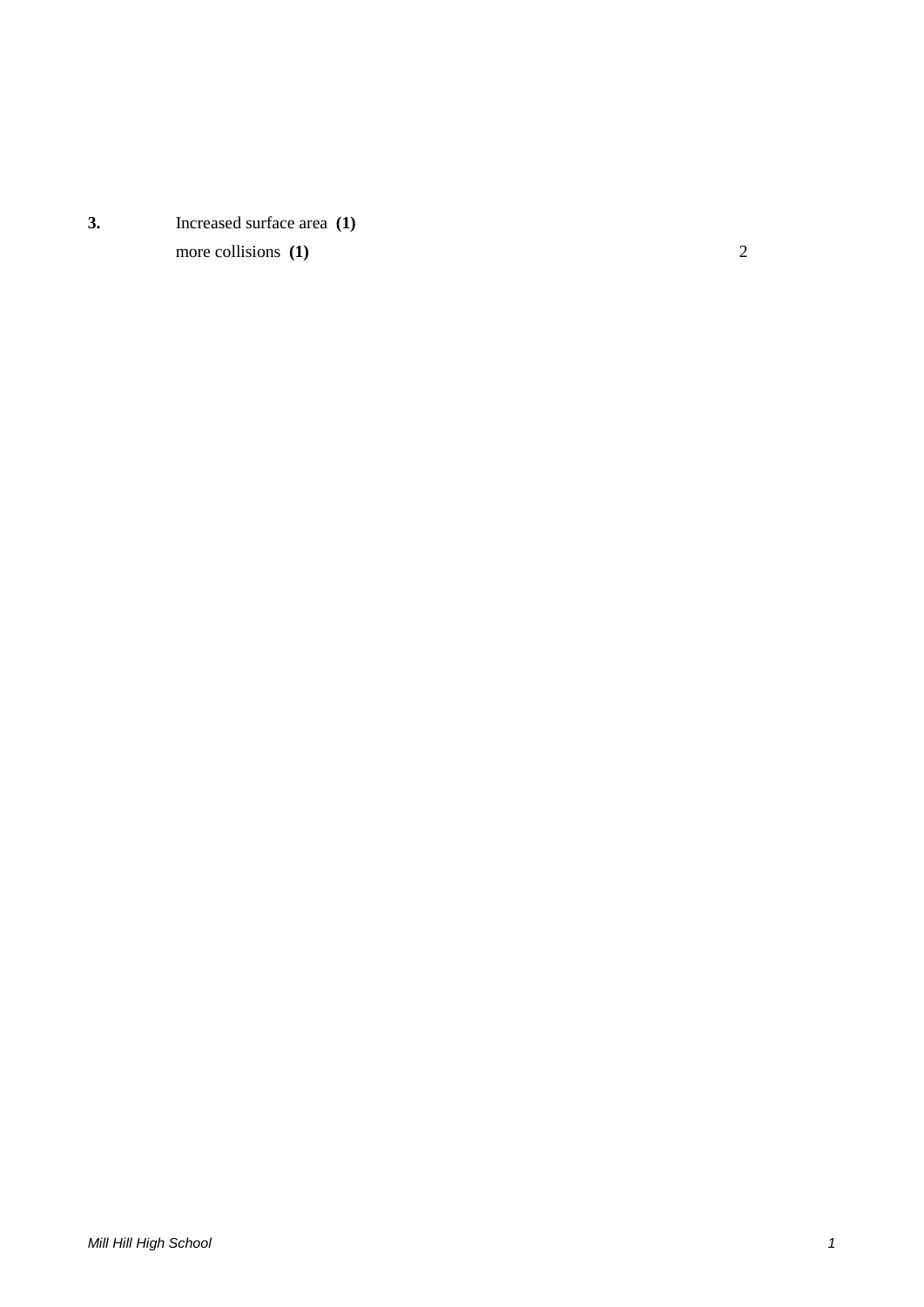|    | (c) | (i)   | $2H_2O_2 \rightarrow 2H_2O + O_2$                                                                                                              |              |      |
|----|-----|-------|------------------------------------------------------------------------------------------------------------------------------------------------|--------------|------|
|    |     | (ii)  | Speeds up (alters the rate of) a chemical reaction<br>Remains unchanged (or not used up)                                                       |              |      |
|    |     | (iii) | Remains unchanged (or not used up or not in the overall reaction equation) 1<br>Offers alternative reaction route (or acts as an intermediate) | 1            | [10] |
|    |     |       |                                                                                                                                                |              |      |
| 5. | (a) |       | Graph starts at origin                                                                                                                         | 1            |      |
|    |     |       | Graph skewed to left and has decreasing gradient to maximum                                                                                    |              |      |
|    |     |       | Graph after maximum decreases in steepness, never touches $x$ axis, levels                                                                     |              |      |
|    |     |       | out less than 5 mm from $x$ axis.                                                                                                              | $\mathbf{1}$ |      |
|    | (b) |       | Minimum energy                                                                                                                                 | 1            |      |
|    |     |       | To start a reaction (or for a reaction to occur)                                                                                               | 1            |      |
|    | (c) |       | Molecules gain energy (or always some molecules have $E > E_a$ )                                                                               | 1            |      |
|    |     |       | Due to collisions                                                                                                                              |              |      |
|    |     |       |                                                                                                                                                |              |      |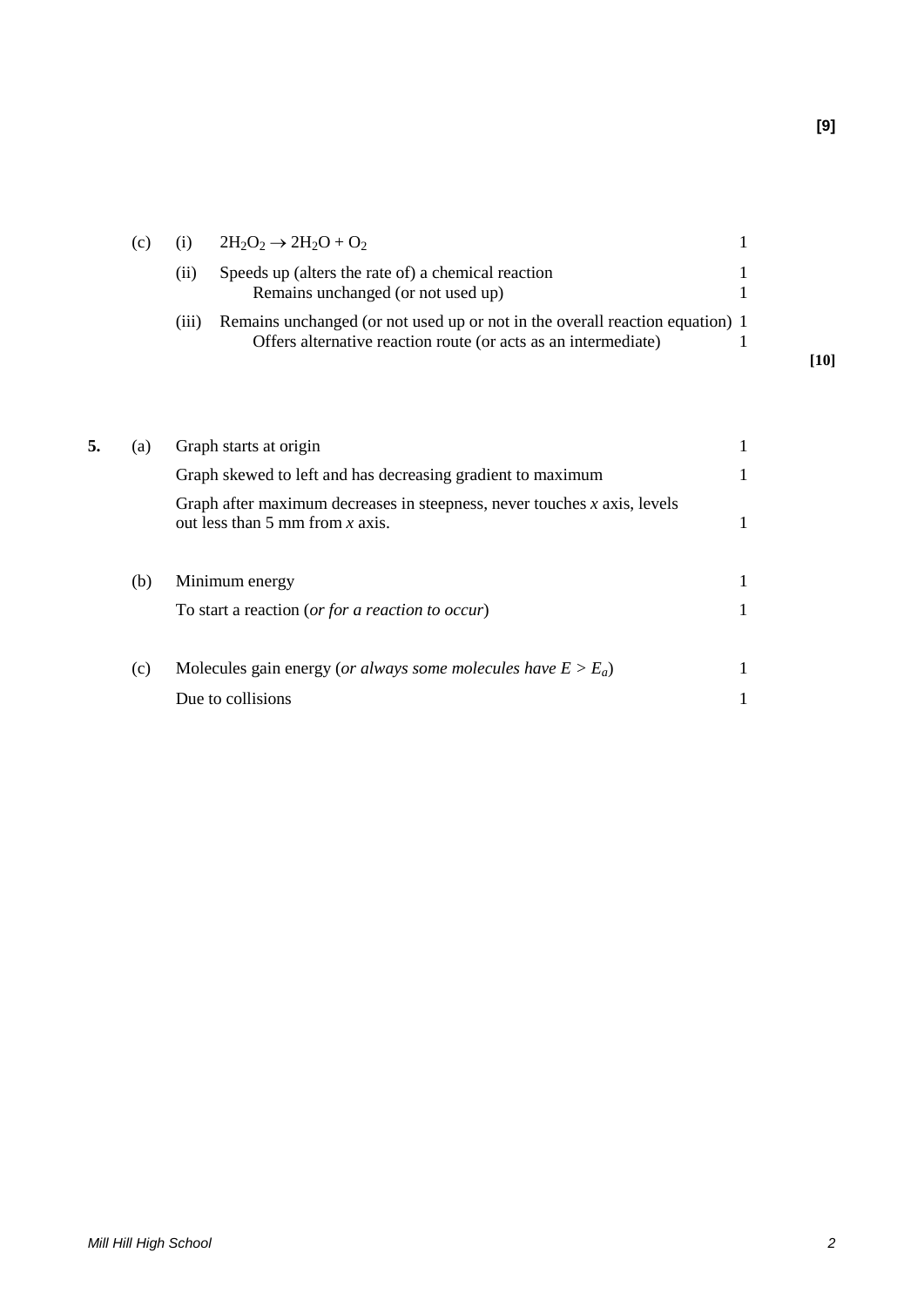(d) Decreases 1 *E*<sup>a</sup> lowered **(1)** By alternative route **(1)** So more molecules have energy  $> E_a(1)$  max 2 **[10]**



(ii) The total number of particles (or molecules) in the sample **OR the number of molecules present**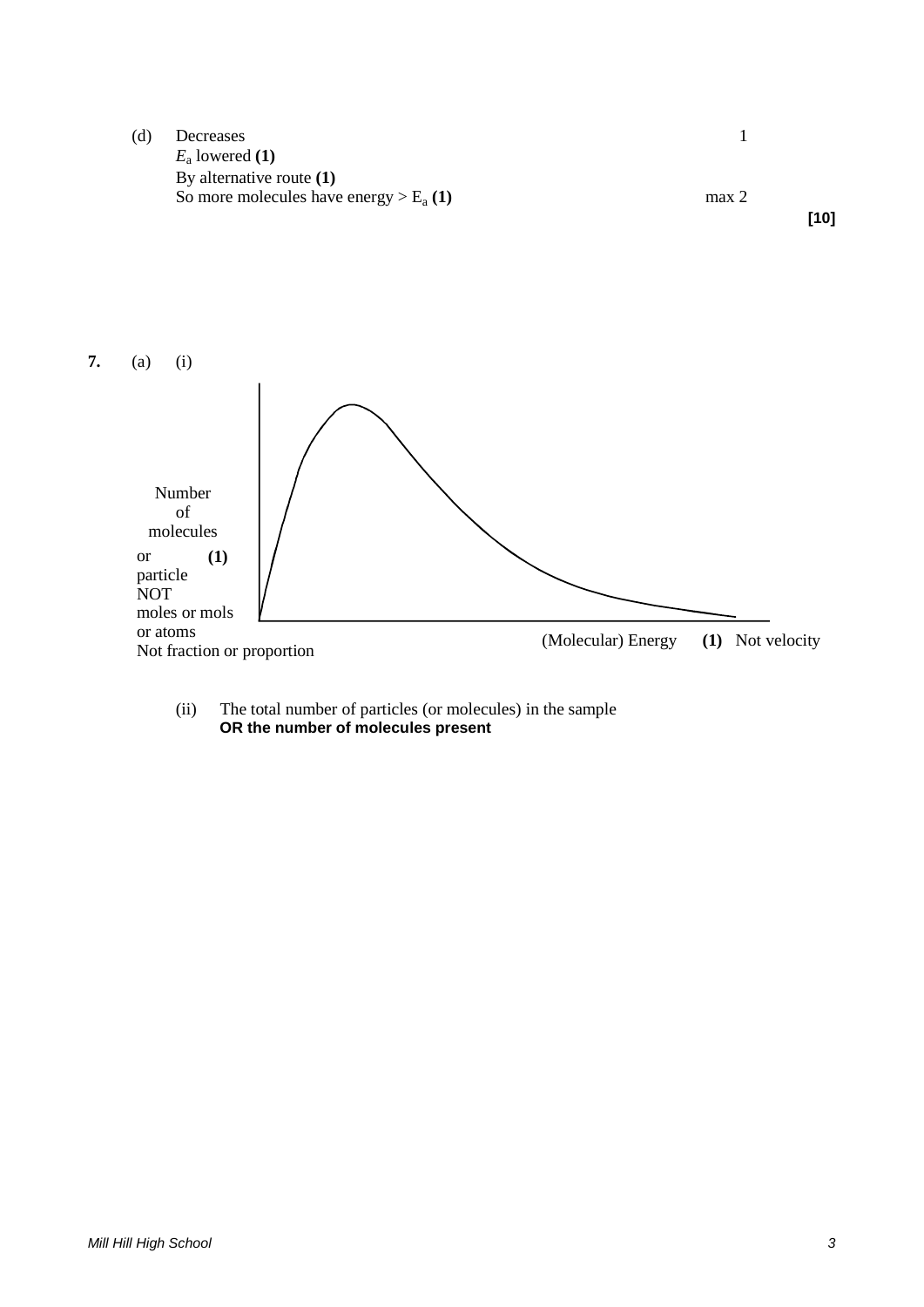|     | (iii) | No molecules have no energy<br>OR all molecules have some energy                                                                                                                   |   |
|-----|-------|------------------------------------------------------------------------------------------------------------------------------------------------------------------------------------|---|
|     |       | Do not allow "if there are no molecules there is no energy"                                                                                                                        | 4 |
| (b) | (i)   | The minimum energy required (1)                                                                                                                                                    |   |
|     |       | for a reaction to occur $(1)$<br>OR to start reaction or for a successful collision                                                                                                |   |
|     | (ii)  | Changes: Catalyst (1)                                                                                                                                                              |   |
|     |       | Explanation: Alternative route $(1)$ , with a lower activation energy $(1)$<br>OR a lower activation energy (1)<br>so more molecules can react (1)/more molecules have this energy |   |
|     |       | If change incorrect $CE = 0$                                                                                                                                                       |   |
|     |       | Allow answers anywhere in b (ii)                                                                                                                                                   | 5 |

**[9]**

**10.** (a) 2

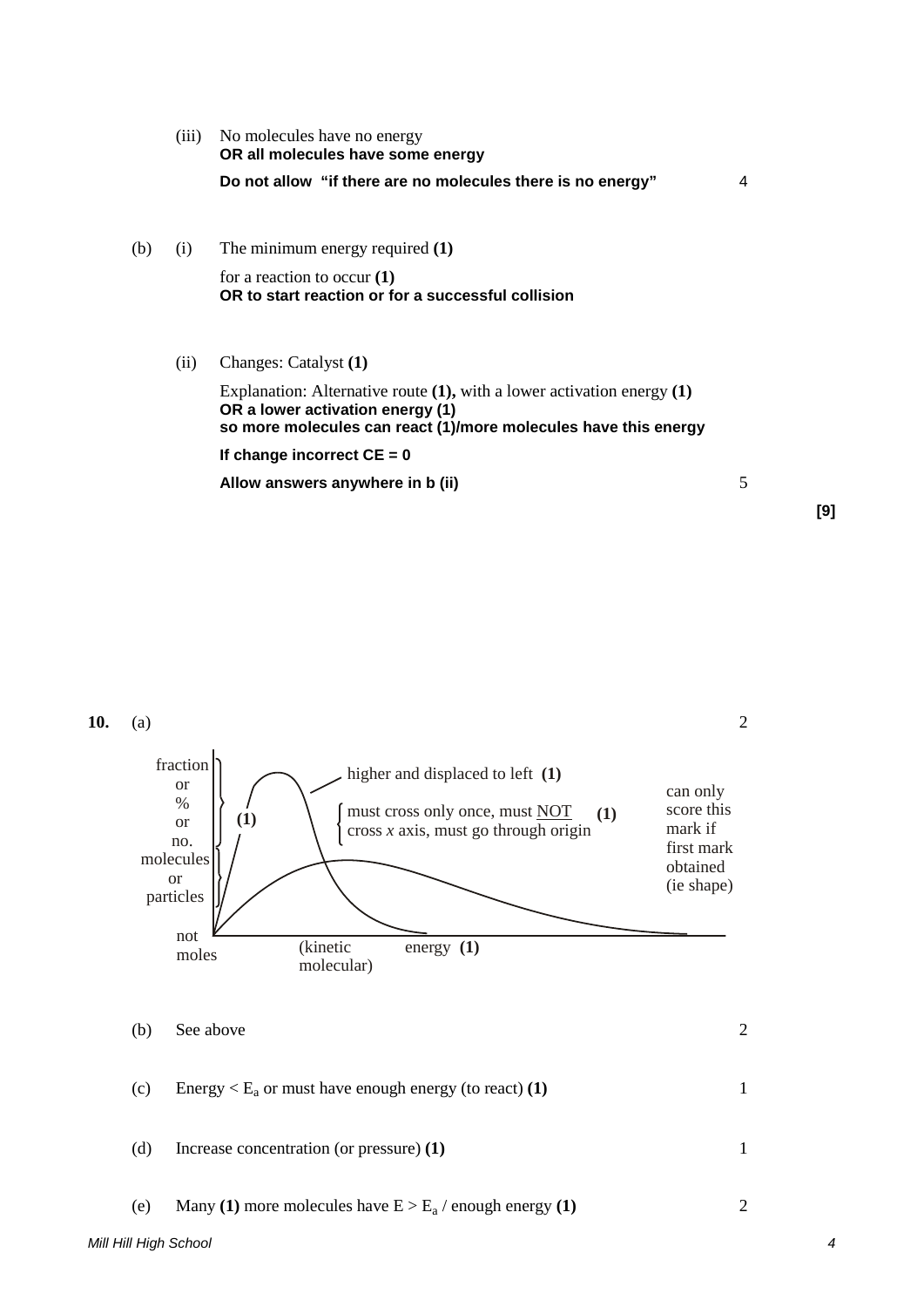### *NOT KE increases with T*

(f) Lowers  $E_a(1)$ alternative route **(1)** 2

**[10]**

**12.** (a) Activation energy;- The minimum energy needed for a reaction to occur / start **(1)** 1

- (b) Catalyst effect:-
	- Alternative route (or more molecules have Ea) **(1)** Lower activation energy **(1)** 2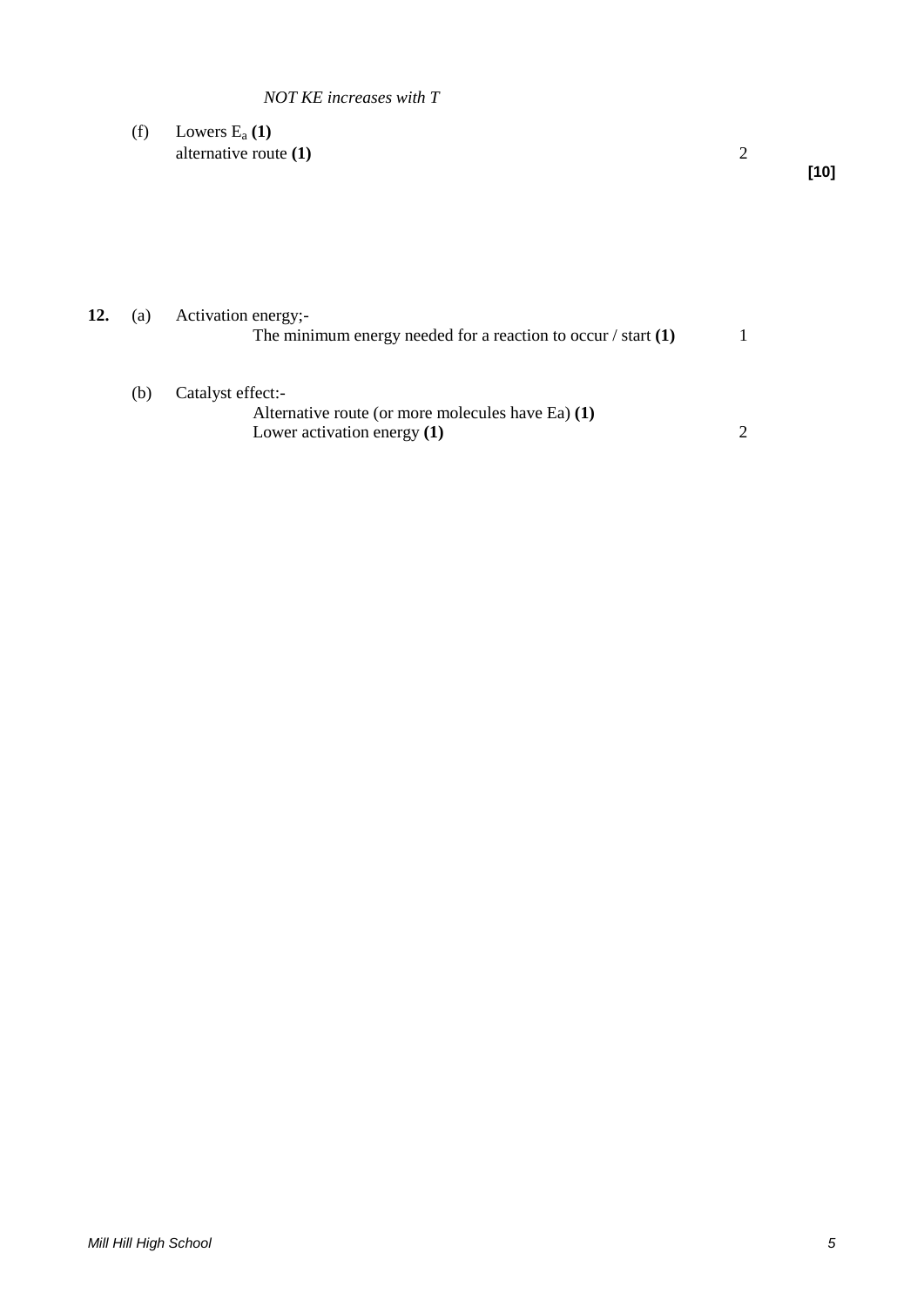| (c) | Increase in moles of gas:-                 |    |  |
|-----|--------------------------------------------|----|--|
|     | Position of $E_{mp}$ unchanged (1)         |    |  |
|     | More molecules with $E_{\rm mp}$ (1)       |    |  |
|     | Area under curve increases (1)             |    |  |
|     | Molecules with $E \ge E_a$ increased (1)   |    |  |
|     | Temperature decreased:-                    |    |  |
|     | Position of $E_{mp}$ moves to the left (1) |    |  |
|     | More molecules with $E_{mp}(1)$            |    |  |
|     | Area under curve unchanged (1)             |    |  |
|     | Molecules with $E \ge E_a$ decreased (1)   |    |  |
|     | Catalyst introduced:-                      |    |  |
|     | Position of $E_{mp}$ unchanged (1)         |    |  |
|     | Molecules with $E_{mp}$ unchanged (1)      |    |  |
|     | Area under curve unchanged (1)             |    |  |
|     | Molecules with $E \ge E_a$ increased (1)   | 12 |  |
|     |                                            |    |  |

**[15]**

| 13. | (a) | the minimum energy;<br>Energy required for a reaction to occur;<br>(or to start a reaction or for successful collisions)                                                                                                                                                                             |  |
|-----|-----|------------------------------------------------------------------------------------------------------------------------------------------------------------------------------------------------------------------------------------------------------------------------------------------------------|--|
|     | (b) | axes labelled:- y: number (or fraction or %) of molecules (or particles)<br>x: energy (or $KE$ );<br>curve starts at origin;<br>skewed to right;<br>approaches x axis as an asymptote;<br>(penalise a curve that levels of $f > 10\%$ of max peak height or a<br>curve that crosses the energy axis) |  |
|     |     | second curve displaced to the left (and does not cross $T1$ curve for a second time) 1<br>and peak higher;                                                                                                                                                                                           |  |

many fewer molecules; 1

fewer molecules have  $E > E_a$ ; 1

*(can score this mark from suitably marked curves)*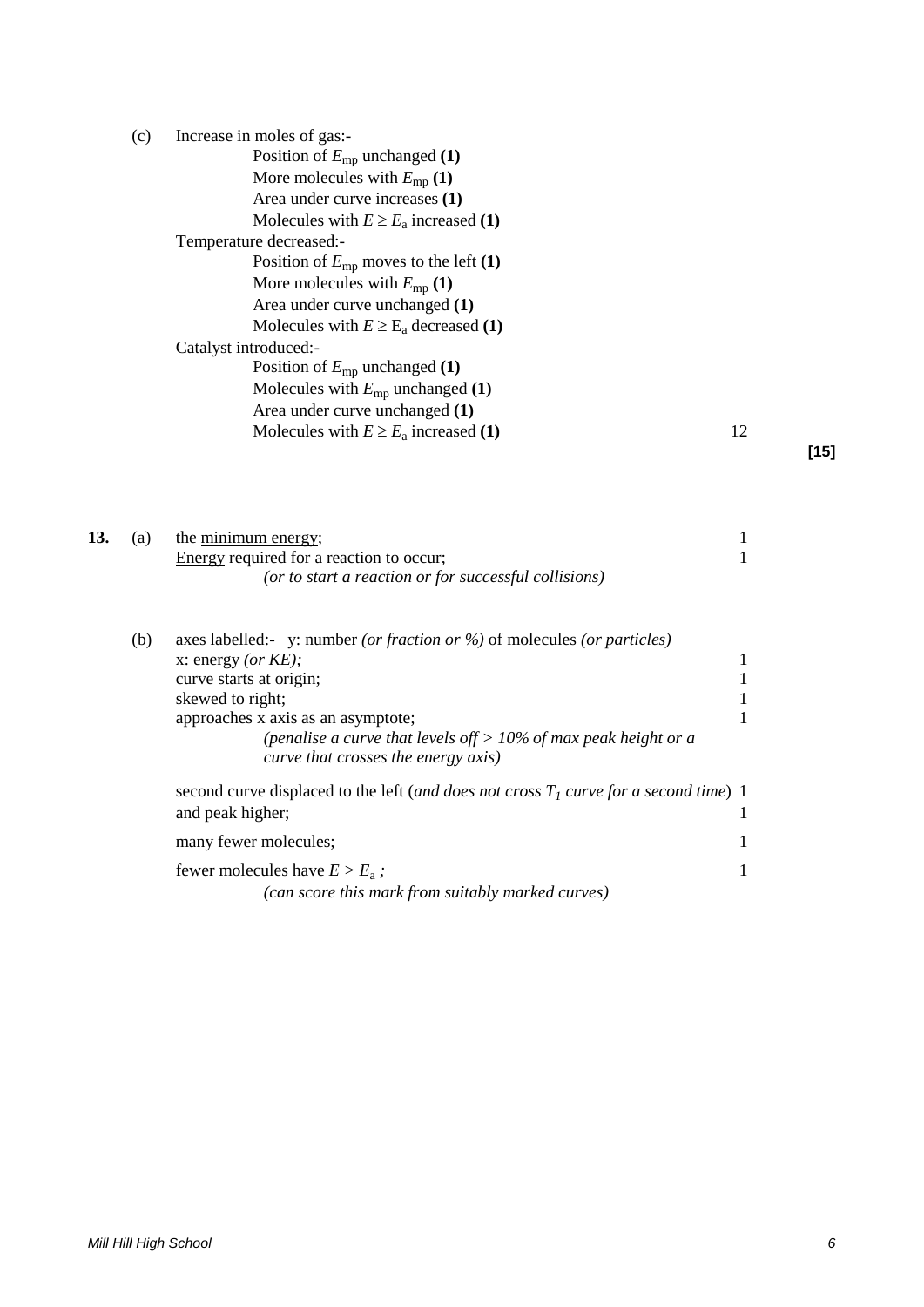| (b) | molecules (or particles or collisions) do not have enough energy;<br>(or orientation may be wrong) |    |
|-----|----------------------------------------------------------------------------------------------------|----|
|     | increase the pressure;                                                                             |    |
|     | (or increase the concentration or reduce the volume)                                               |    |
|     | increases the collision frequency;                                                                 |    |
|     | (or more collisions)                                                                               |    |
|     | (do not allow if stated to be due to increase in energy implied by                                 |    |
|     | <i>temperature increase</i> )                                                                      |    |
|     | add a catalyst;                                                                                    |    |
|     | lowers <u>activation energy</u> (or $E_a$ ) (Q of L mark);                                         |    |
|     |                                                                                                    | 15 |



| At $T2$ :    | more molecules $(1)$                                |
|--------------|-----------------------------------------------------|
|              | have sufficient energy $(1)$                        |
|              | plus reference to $E_a$ or shaded area on graph (1) |
| Larger mass: | more particles $(1)$                                |
|              | higher curve $(1)$                                  |
|              | most probable energy is same (1)                    |

**[10]**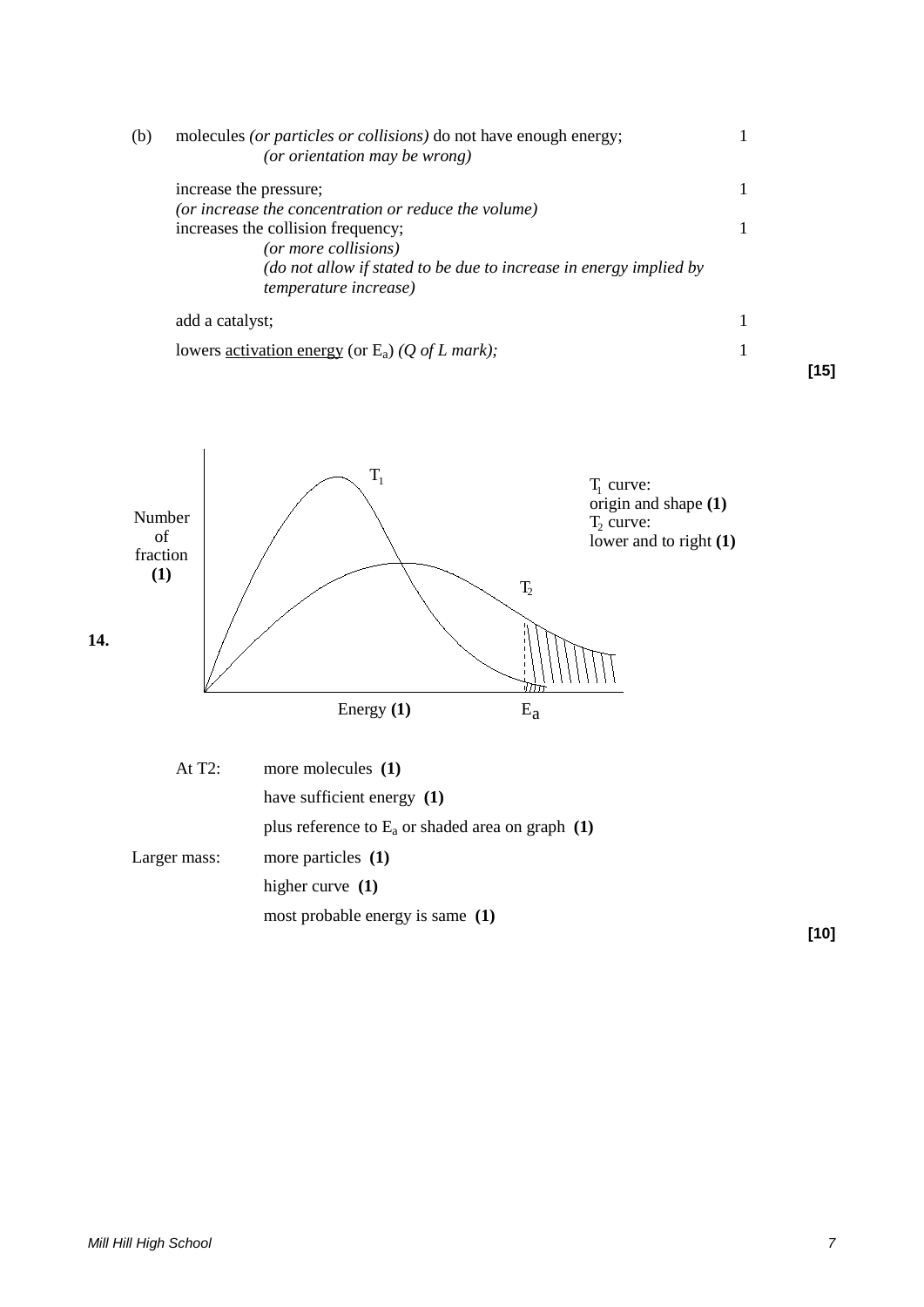



(b) (i) collide (1)  
with sufficient energy (or 
$$
E \ge E_a
$$
) (1) (*or with correct orientation*)

(ii) molecules (or particles) have more energy (or move faster) (1)  
more molecules (or collisions) have 
$$
E \ge E_a
$$
 (or sufficient energy) (1)

(c) (i) equilibrium reached 
$$
(1)
$$
 (or rate forward reaction = rate backward)

(ii) Reaction is endothermic **(1)** or ∆H +ve or reverse reaction is exothermic

> endothermic reaction favoured **(1)** 3 (or reaction shifts to R or moves forward or more products formed)

**[11]**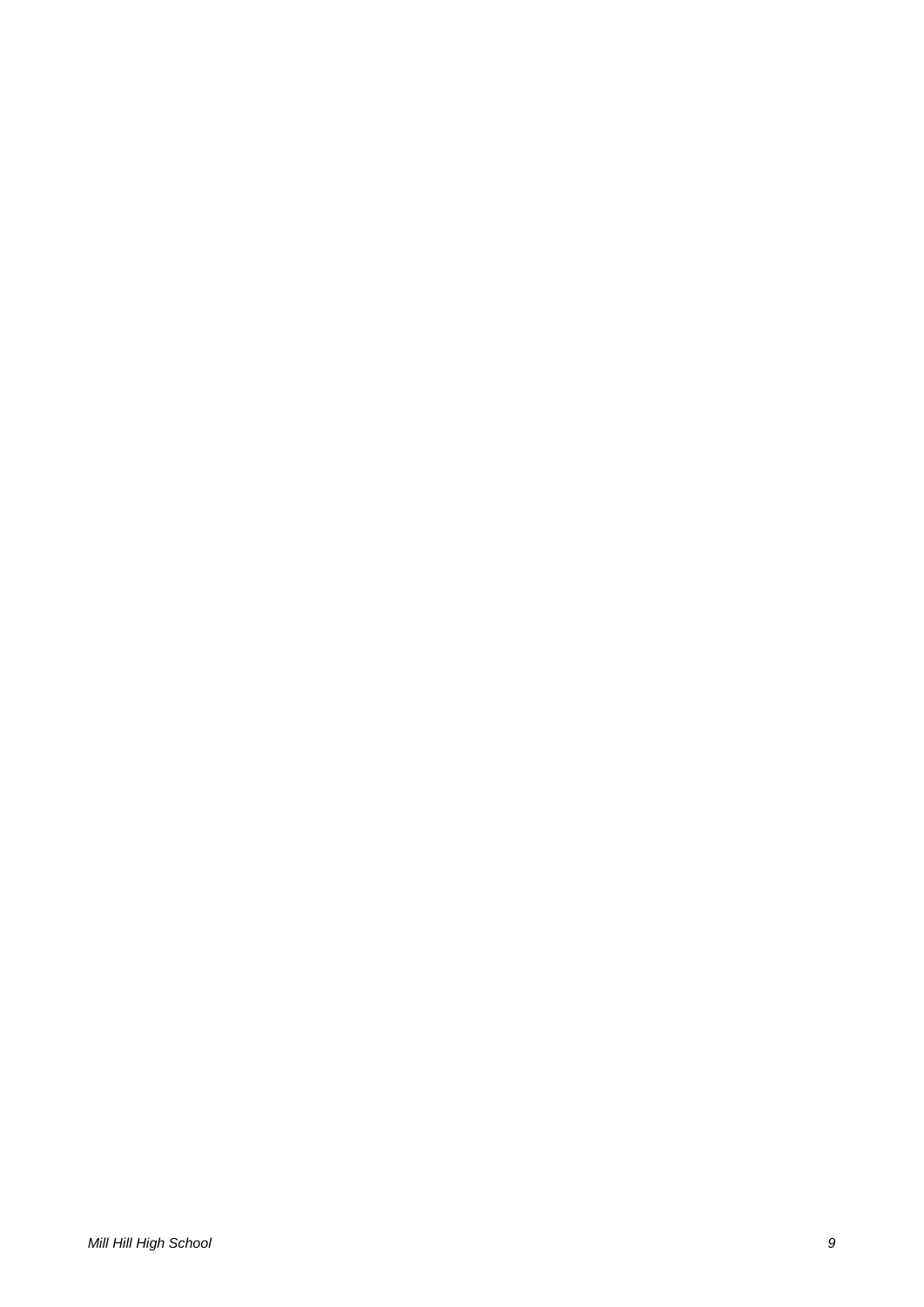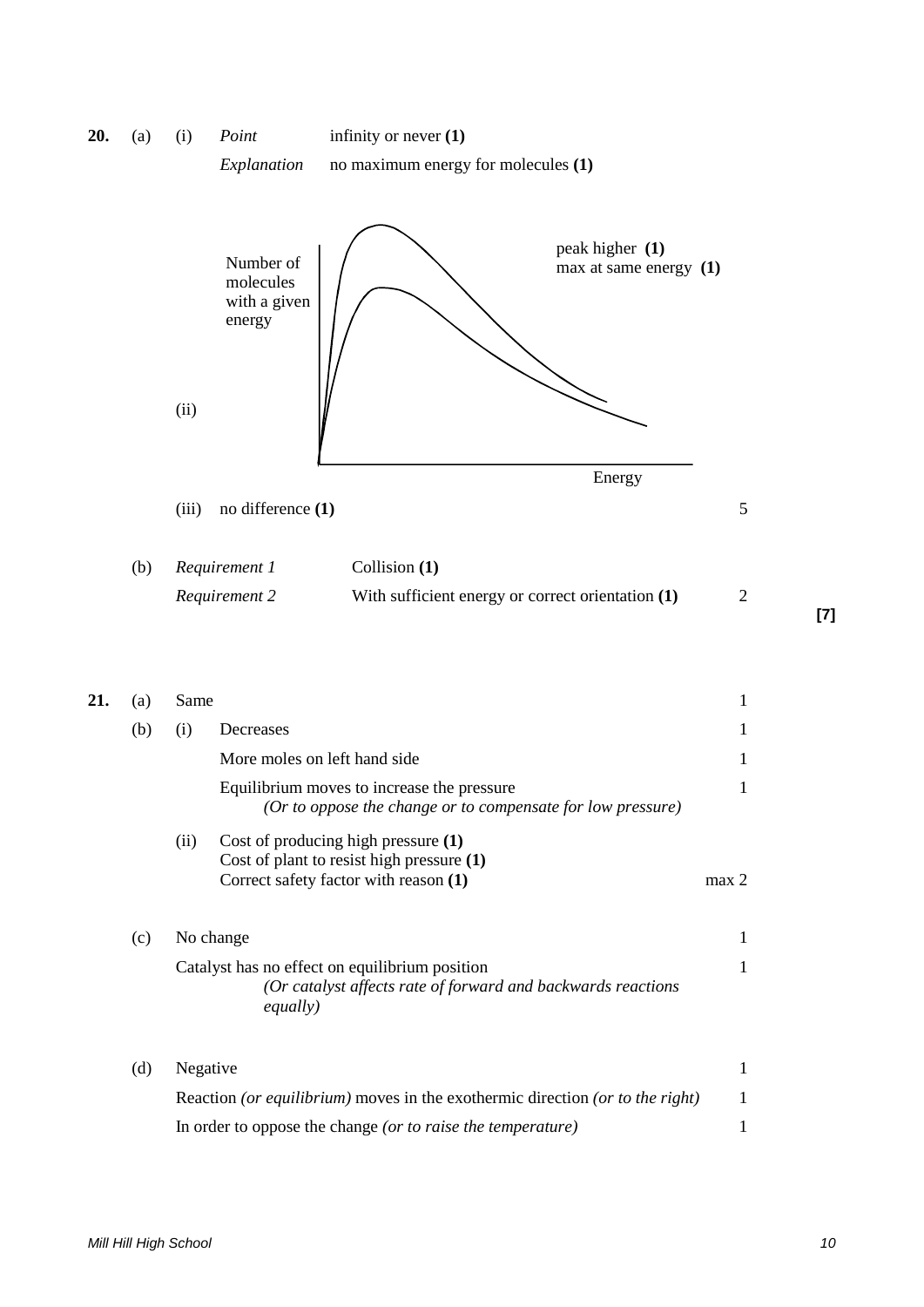

| removal/loss of electrons                    |  |
|----------------------------------------------|--|
| no change                                    |  |
| equal number of gaseous moles on either side |  |
| both sides affected equally                  |  |

increases 1 equilibrium moves to lower the temperature/oppose the change 1 endothermic reaction favoured /forward reaction is endothermic 1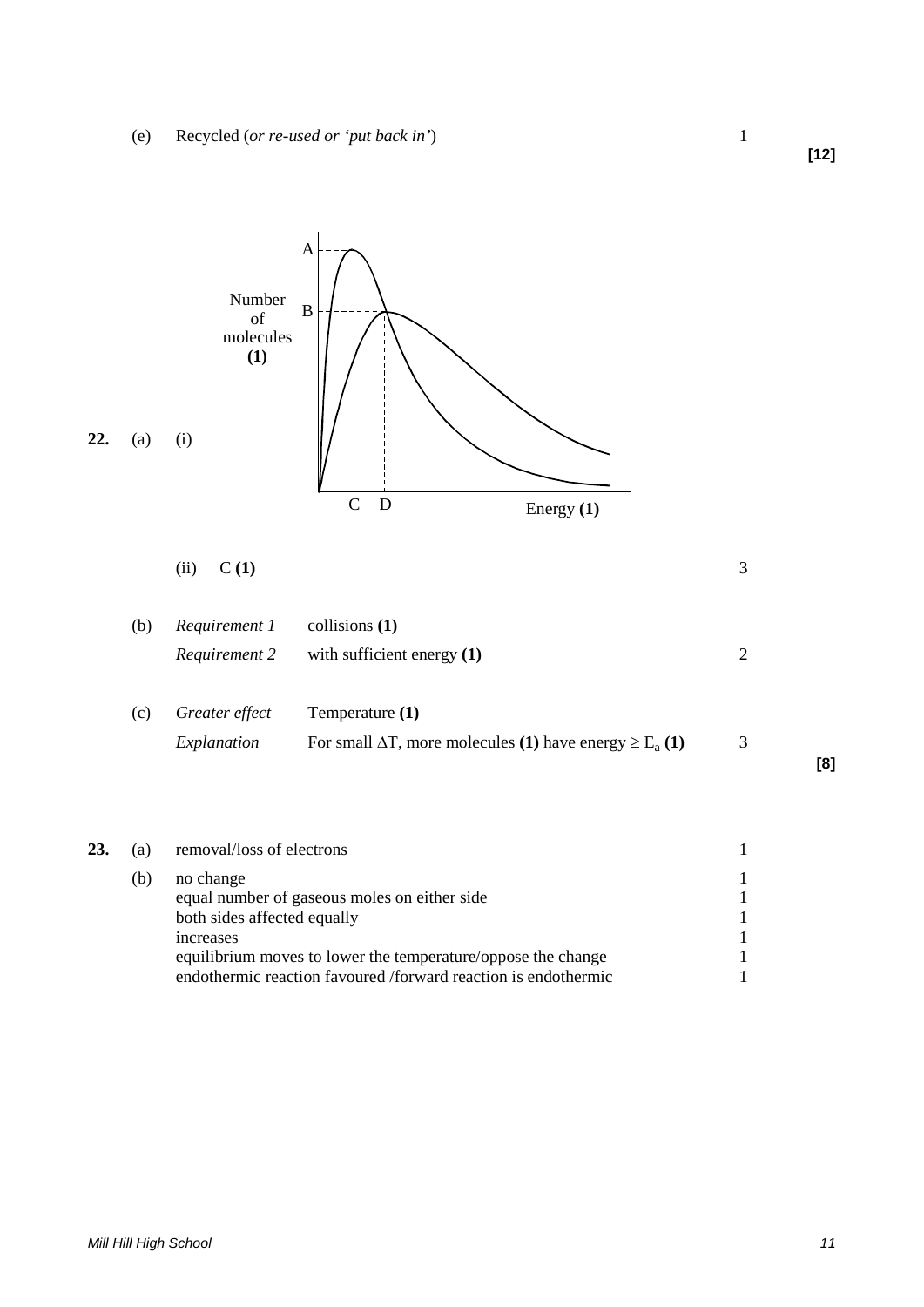| (c) | $+2$<br>$+5$                                               |      |
|-----|------------------------------------------------------------|------|
|     | (ii) $NO_3^- + 4H^+ + 3e^- \rightarrow NO + 2H_2O$         |      |
|     | (iii) $Ag \rightarrow Ag^{+} + e^{-}$                      |      |
|     | (iv) $NO_3^- + 4H^+ + 3Ag \rightarrow NO + 2H_2O + 3 Ag^+$ | [12] |
|     |                                                            |      |

24. (a) 12 (kPa)  
\n
$$
pp = \text{mole fraction} \times \text{total pressure or mole fraction} = 12/104
$$
\n
$$
= 0.115
$$
\n(*allow 0.12*)

$$
(b) 68 (kPa) 1
$$

(c) 
$$
K_p = \frac{(pSO_3)^2}{(pSO_2)^2 \times (pO_2)}
$$
  
\n(*If*  $K_p$  wrong, allow consequential units only)  
\n(pendise square brackets in expression but then mark on)

$$
=\frac{68^2}{24^2 \times 12}
$$
  
= 0.669

*(Allow 0.67) (Allow full marks in calculation consequential on their values in (a) and (b))*

 $kPa^{-1}$  1

(d)  $T_2$  1 *(Must be correct to score any marks in this section)* Exothermic 1 Reduce T to shift equilibrium to the right or forward reaction favoured by low T or Kp increases for low T or low T favours exothermic reaction 1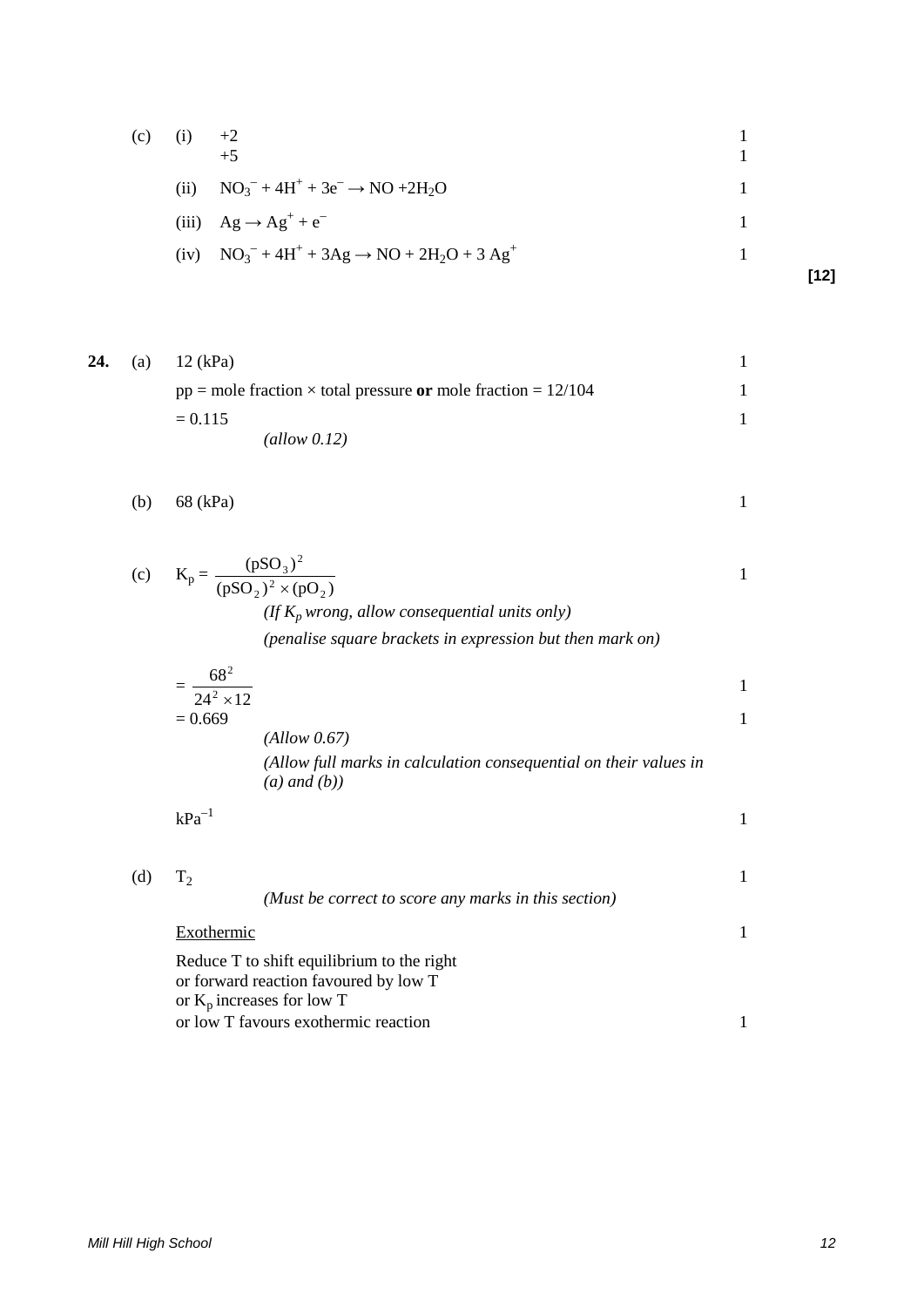(e) Increase 1 None 1 **[13]**

# **Notes**

(a) If  $K_p$  has [ ] lose mark in (a) but allow full marks in (d)

If Kp wrong/upside down etc, allow max 2 in (d) for substitution of numbers **(1)** and consequential units **(1)**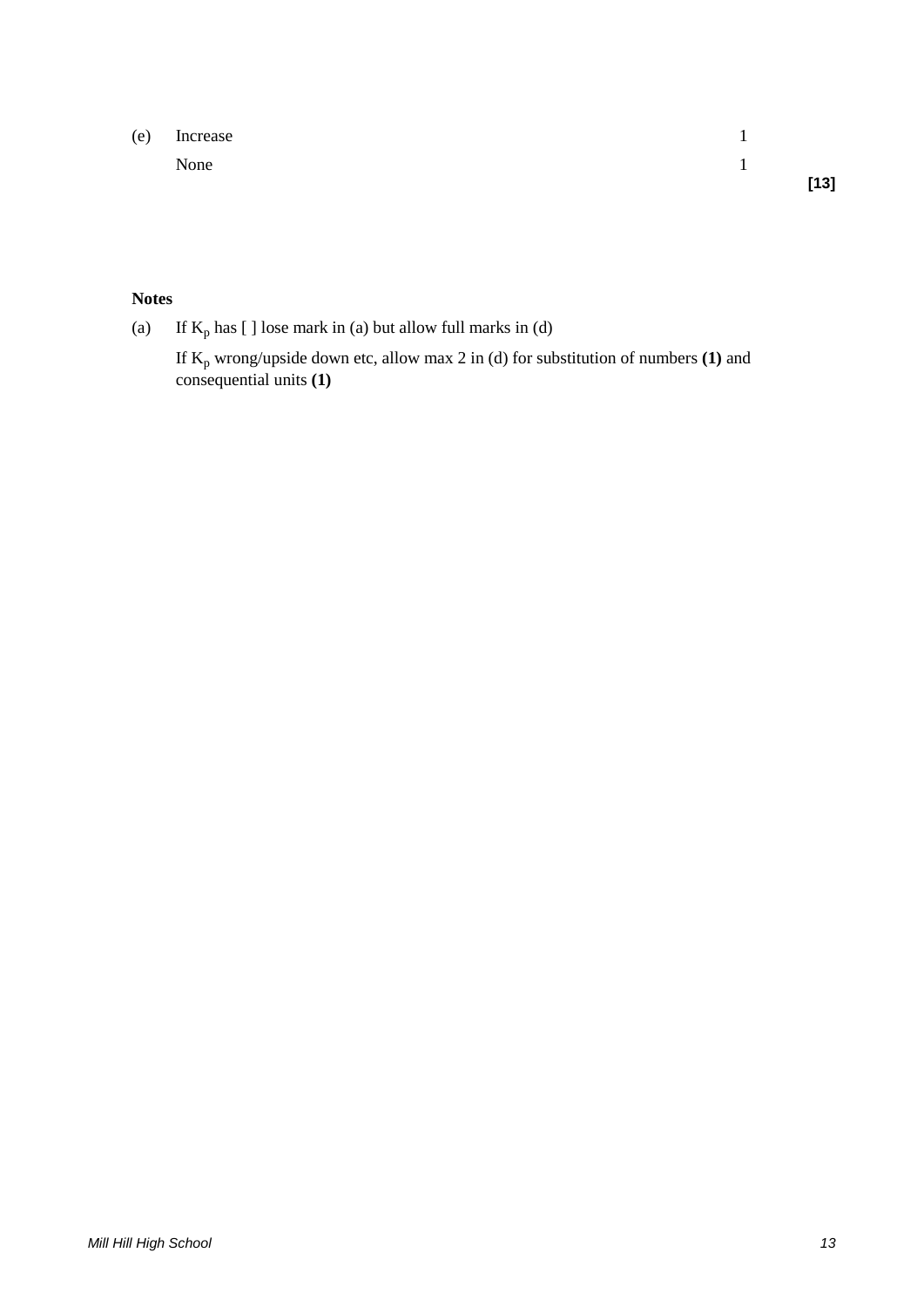(b) Mark for moles of  $SO_2Cl_2$  can be scored in part (c) (ii) if not gained in (b)

1.75 get **(2)**

If moles of  $SO_2Cl_2 = 1$ , this is a Chemical Error, hence a 2 mark penalty

- If total moles given in (b) = 1.75, this scores [2] in (b); but if the no moles of  $SO_2Cl_2 = 1$ in (c)(ii), lose both marks in (c)(ii) for pp of  $SO_2Cl_2 = (1/1.75) \times 125$ , i.e. the 2 mark penalty is in  $(c)(ii)$ .
- If total moles given in (b) = 2.5, score zero in (b), but can gain full marks in (c)(ii) consequentially, i.e. the 2 mark penalty is in (b).
- If moles of  $SO_2Cl_2 = 1$  and total in (b) does not equal 2.5, still lose both in (b) but can get all 4 conseq in (c)(ii) for  $1/x$  etc and  $0.75/x$  etc
- (c) (i) Allow "Total pressure = sum of partial pressures" for **(1)** or  $p_A = x_A \times p_{tot}$ 
	- (ii) First mark is for mole fraction. If either number in either mole fraction is not consequential on (b), then lose both marks for that partial p.
- (d) If pCl<sub>2</sub> is not equal to pSO<sub>2</sub> or any number used in  $K_p$  is not conseq on (c)(ii), allow units only

SIG FIGS; must be 3 sig figs in (b) but then allow 2 sig figs in (c) and (d); (ignore extra figs) but penalise incorrect rounding

- (e) If effect wrong, no marks for explanation. If effect missing, e.g. answer states "equm shifts to right", mark on. In the explanation, the word "endothermic" (or its equivalent) is essential.
- **26.** (a) An equilibrium opposes change **(1)** 1
	- (b) (i) *Effect on yield of hydrogen:* decreases **(1)** *Note C.E. if not decrease, but mark on if no answer Explanation:* pressure lowered (or increase opposed) **(1)** by favouring fewer moles (of gas) **(1)** (ii) *Effect on yield of hydrogen*: increase **(1)** 6 *CE if wrong as above Explanation*: pressure / concentration / reactants / steam reduced **(1)** by shifting to right **(1)** *or steam removed or forward reaction favoured*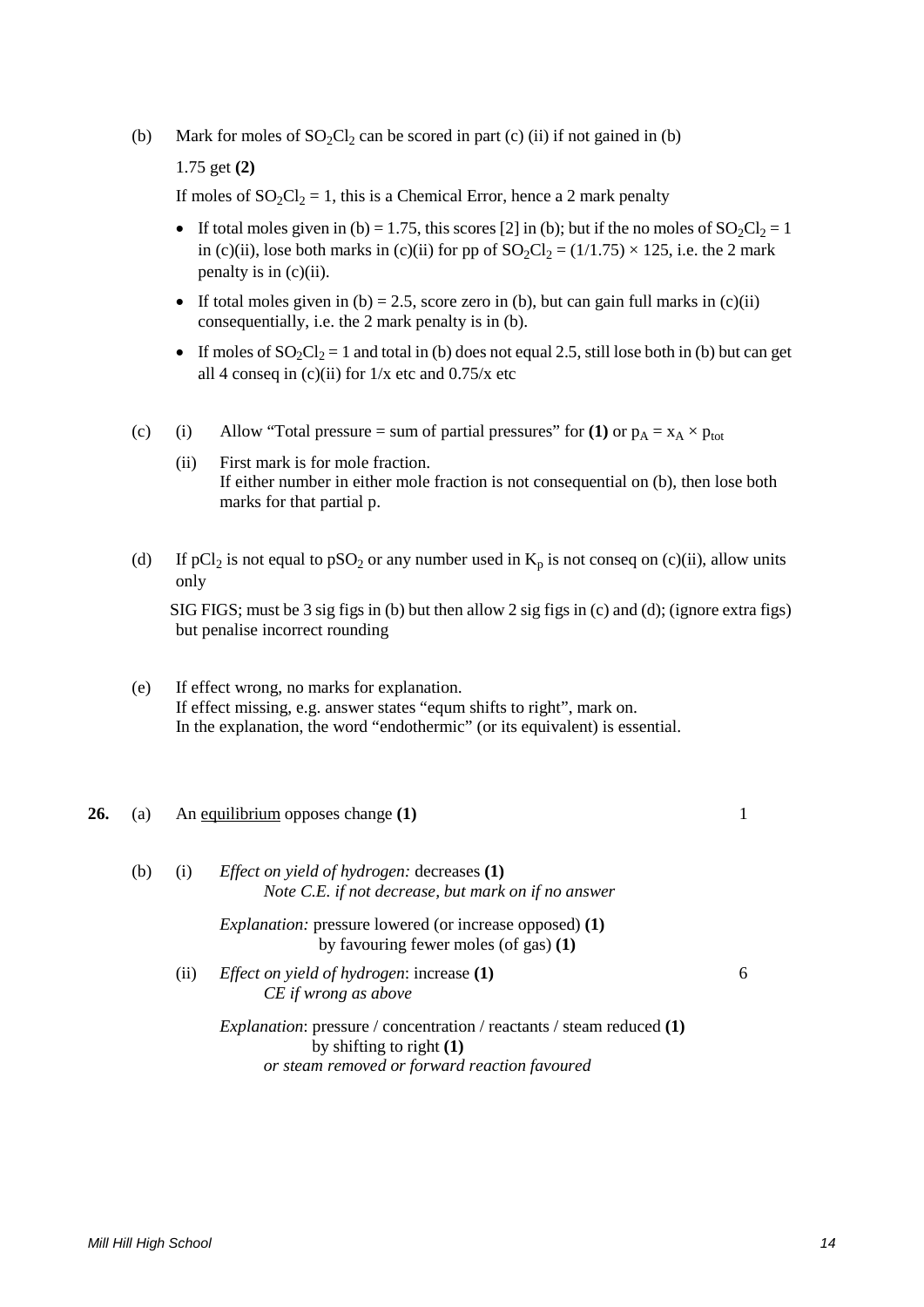|     | (c) | <i>Reason 1</i> : cost of high temperature / energy (1)                                                                                                                         |                |        |
|-----|-----|---------------------------------------------------------------------------------------------------------------------------------------------------------------------------------|----------------|--------|
|     |     | <i>Reason 2:</i> cost of plant (to resist high T) too high (1)<br>OR plant could not contain high T                                                                             | $\mathfrak{2}$ | [9]    |
| 27. | (a) | <u>rate</u> forward reaction = $\frac{rate}{rate}$ backward reaction (1)<br>concentration remains constant (1)<br>NOT 'Equal',<br>Allow 'The same' if clear that means constant |                |        |
|     |     |                                                                                                                                                                                 | $\mathfrak{2}$ |        |
|     | (b) | fewer moles (of gas) on R.H.S (1) (or converse)<br>(methanol favoured) by reducing applied pressure (1)<br>Or removing constraint                                               |                |        |
|     |     |                                                                                                                                                                                 | $\overline{2}$ |        |
|     | (c) | Power / energy required to provide high pressure / pumping $(1)$<br>Strong pressure vessel / or equipment (1)<br><b>High maintenance costs</b><br>Any two                       |                |        |
|     |     |                                                                                                                                                                                 | $\mathfrak{2}$ |        |
|     | (d) | Effect: decreases (1)<br>Explanation: reaction exothermic (1)<br>system tries to lower T or remove constraint or oppose the change<br>or endothermic reaction favoured          | 3              |        |
|     | (e) | to speed up reaction $(1)$<br>or otherwise to slow<br>or takes too long<br>or to give more molecules $E > E_A$                                                                  |                |        |
|     |     |                                                                                                                                                                                 | $\mathbf{1}$   | $[10]$ |
| 28. | (a) | mark labelled $X$ on curve $A$ where curve $C$ joins $A$ ;                                                                                                                      | $\mathbf{1}$   |        |
|     | (b) | equilibrium opposes a change;<br>$(Q \text{ of } L \text{ mark})$                                                                                                               | $\mathbf{1}$   |        |
|     | (c) | B                                                                                                                                                                               | $\mathbf{1}$   |        |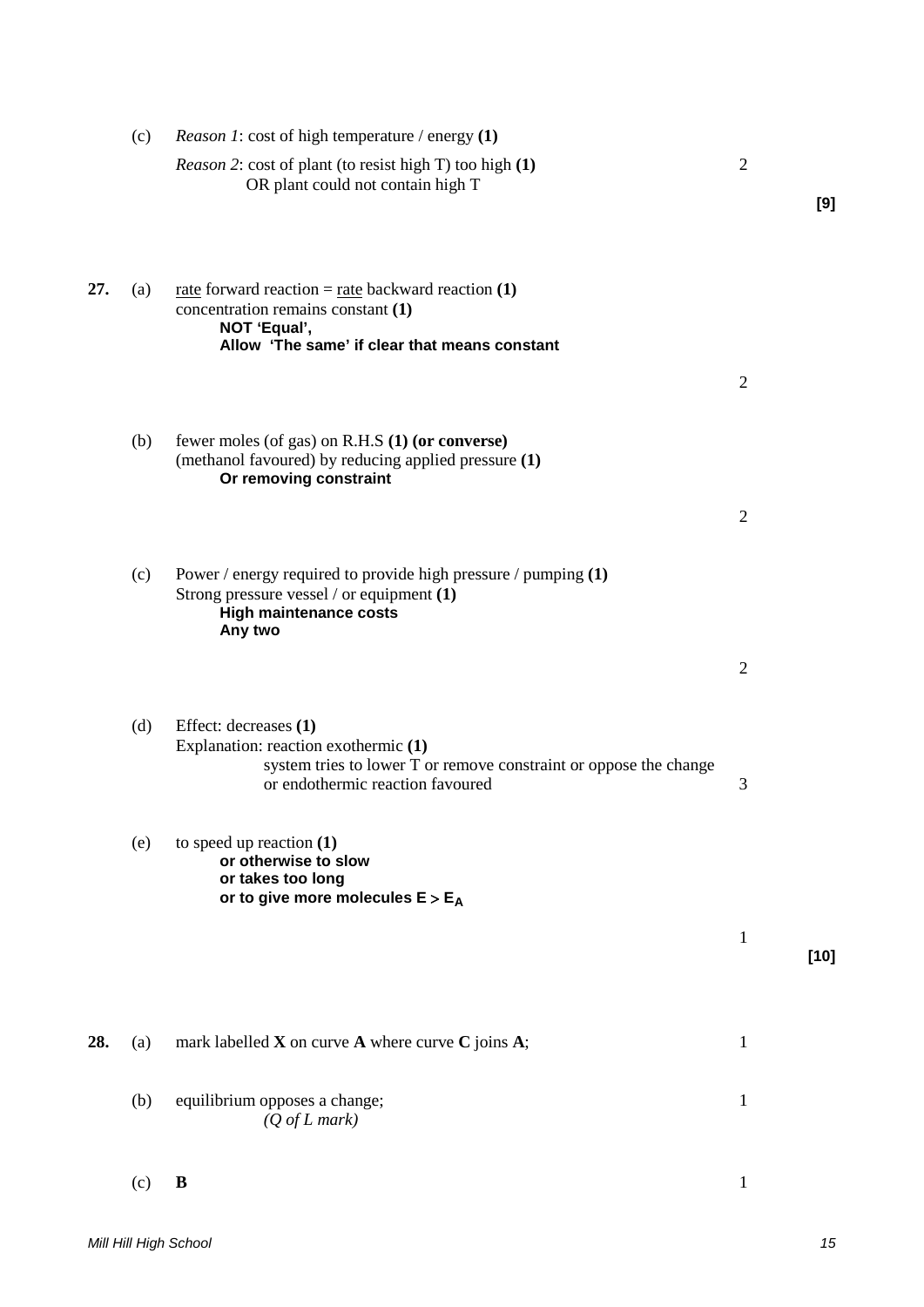|     |     |                     | more ammonia is produced (or yield increases);<br>fewer moles (of gas) on right (or 4 mol goes to 2 mol);<br>equilibrium moves to oppose increase in pressure (or oppose change); |     |
|-----|-----|---------------------|-----------------------------------------------------------------------------------------------------------------------------------------------------------------------------------|-----|
|     | (d) | reaction is faster; | amount of ammonia (or yield or equilibrium) unchanged;                                                                                                                            | [9] |
| 29. | (a) | (1)<br>(11)         | All (reagents) (reagents) are in the same phase/state/are gases $(1)$<br>The forward and backward reations are occurring (1)                                                      |     |

at the same/equal rate **(1)** or concentrations of reactants (and products) are constant **(1)** and reaction is continuous **(1) Note: "concentrations of reactants and products are the same" is incorrect**

3

(b) (i) (Concentration of hydrogen /products) increased **(1) NB if a product stated this must be H2**

> Equilibrium moves to right / forward reaction favoured **(1)** to remove added water / system reacts to oppose change **(1) Mark CE if effect wrong. Do not allow "rate" answers**

(ii) (concentration of hydrogen / products) increased **(1)** Equilibrium moves to right / forward reaction favoured **(1)** Reaction exothermic / gives out heat / moves to oppose change **(1)** *Allow max (1) for exothermic if other answers incorrect* 6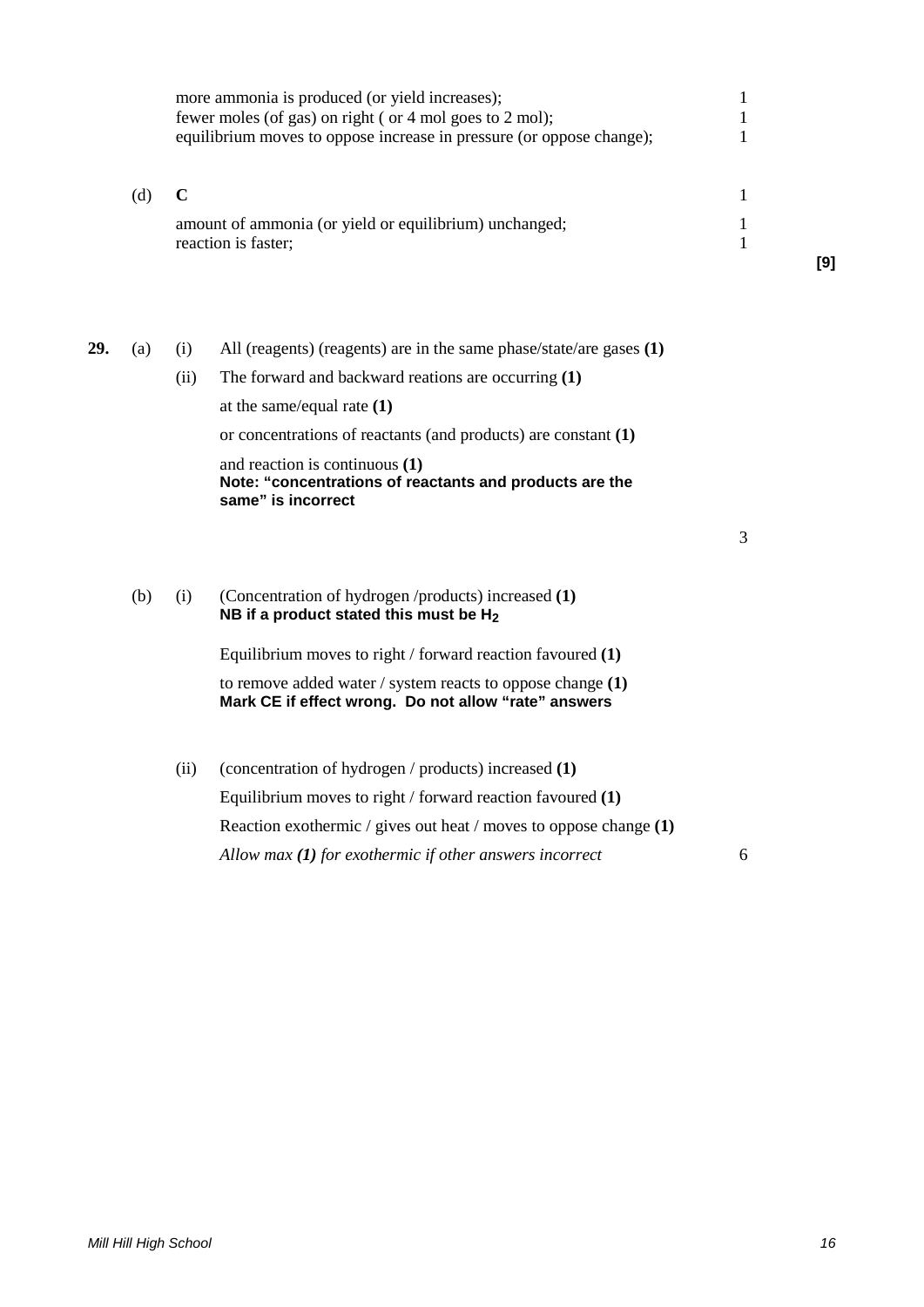## (c) None **(1)**

Rates of both forward and backward reactions increased / changed **(1)** by same amount **(1) Allow; Activation energy of forward and backward reactions lowered by the same amount (1) CE if effect wrong**

**[12]**

| 30. | (a) | (i)   | Temperature                            | change decrease (1)                               |                |        |
|-----|-----|-------|----------------------------------------|---------------------------------------------------|----------------|--------|
|     |     |       | Explanation                            | exothermic reaction (1)                           |                |        |
|     |     | (ii)  | Pressure change                        | decrease(1)                                       |                |        |
|     |     |       | Explanation                            | fewer moles of gas on l.h.s (1)                   | $\overline{4}$ |        |
|     | (b) | (i)   | Temperature                            | to increase reaction rate $(1)$                   |                |        |
|     |     |       | Pressure                               | to increase reaction rate $(1)$                   |                |        |
|     |     | (ii)  | Reason 1                               | large surface area (1)                            |                |        |
|     |     |       | Reason 2                               | lower cost in expensive $Pt(1)$                   | $\overline{4}$ |        |
|     | (c) | (i)   | enthalpy of formation (1)              |                                                   |                |        |
|     |     | (ii)  | standard conditions (1)                |                                                   |                |        |
|     |     |       |                                        | 1 bar pressure and stated (fixed) temperature (1) |                |        |
|     |     |       |                                        | reactants and products in standard states (1)     |                |        |
|     |     | (iii) | Pollutants (acid rain) – $NO_{\times}$ |                                                   |                |        |
|     |     |       | produced by combustion engines         |                                                   |                |        |
|     |     | (iv)  | decomposition is exothermic (1)        |                                                   |                |        |
|     |     |       |                                        | Low T reduces effect of heat evolved (1)          | $\tau$         |        |
|     | (d) |       | NO produced in Stage 3 (1)             |                                                   |                |        |
|     |     |       | can be recycled to Stage 2 (1)         |                                                   | $\overline{2}$ |        |
|     |     |       |                                        |                                                   |                | $[17]$ |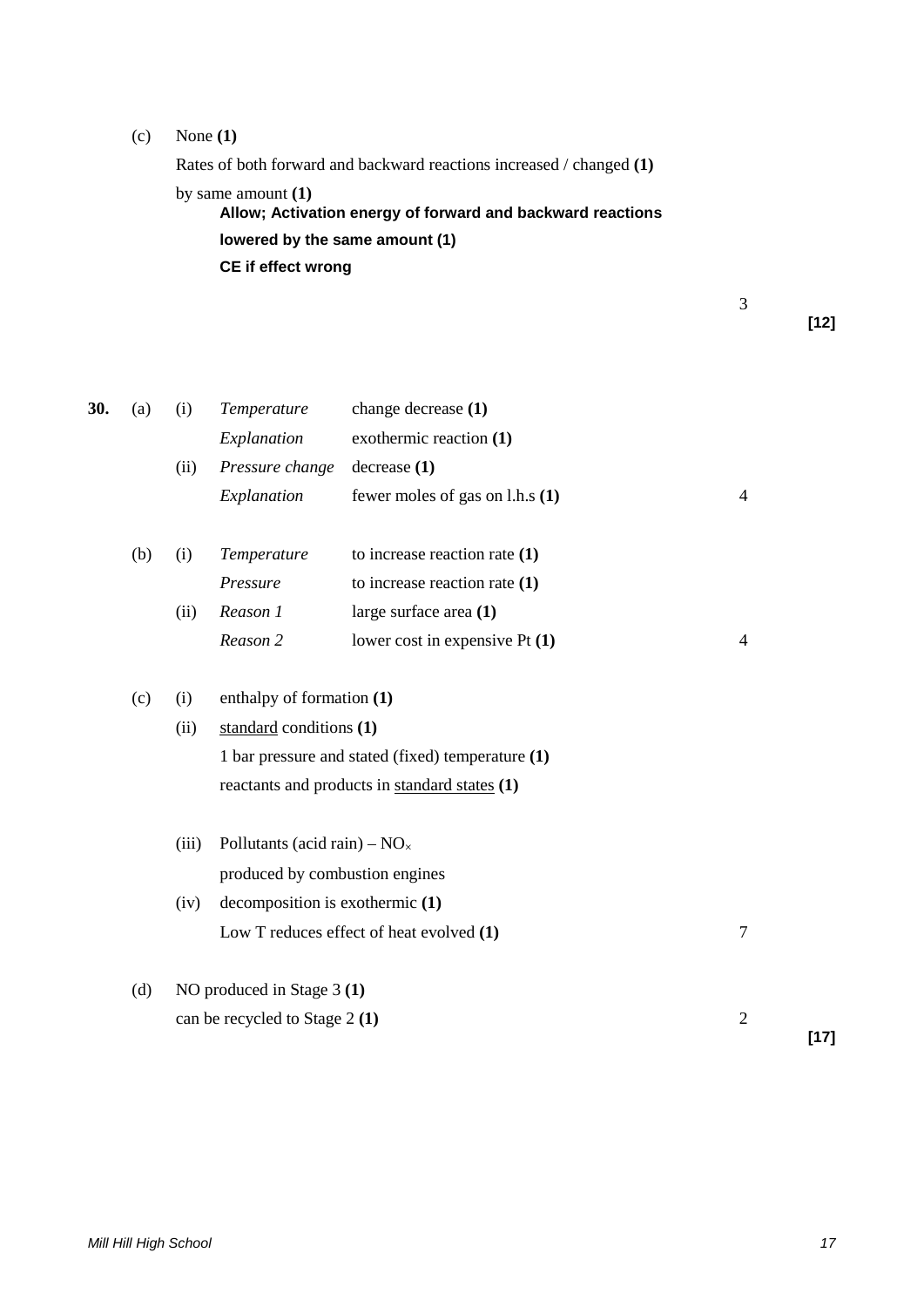**32.** (a) (i) *Rates:* Rates are equal, forward and backward **(1)** *Concentrations:* Concentrations are constant **(1) Q of L mark**

> (ii) *Equilibrium yield:* Decreases **(1) if wrong allow max 1 for a correct moles statement**

> > *Explanation:* More moles / molecules of product (or  $2 \rightarrow 4$ ) **(1)** Reaction / equilibrium moves to left / reduce constraint **(1) NOT "volume" answers Allow one for "Reaction favours fewer molecules"**

- (iii) Enthalpy of reaction is positive / endothermic **(1)**
- (iv) Both forward and backward rates changed / increased **(1)** by equal amount (same proportion) **(1) allow one for "Ea of forward and backward reactions reduced by an equal amount"**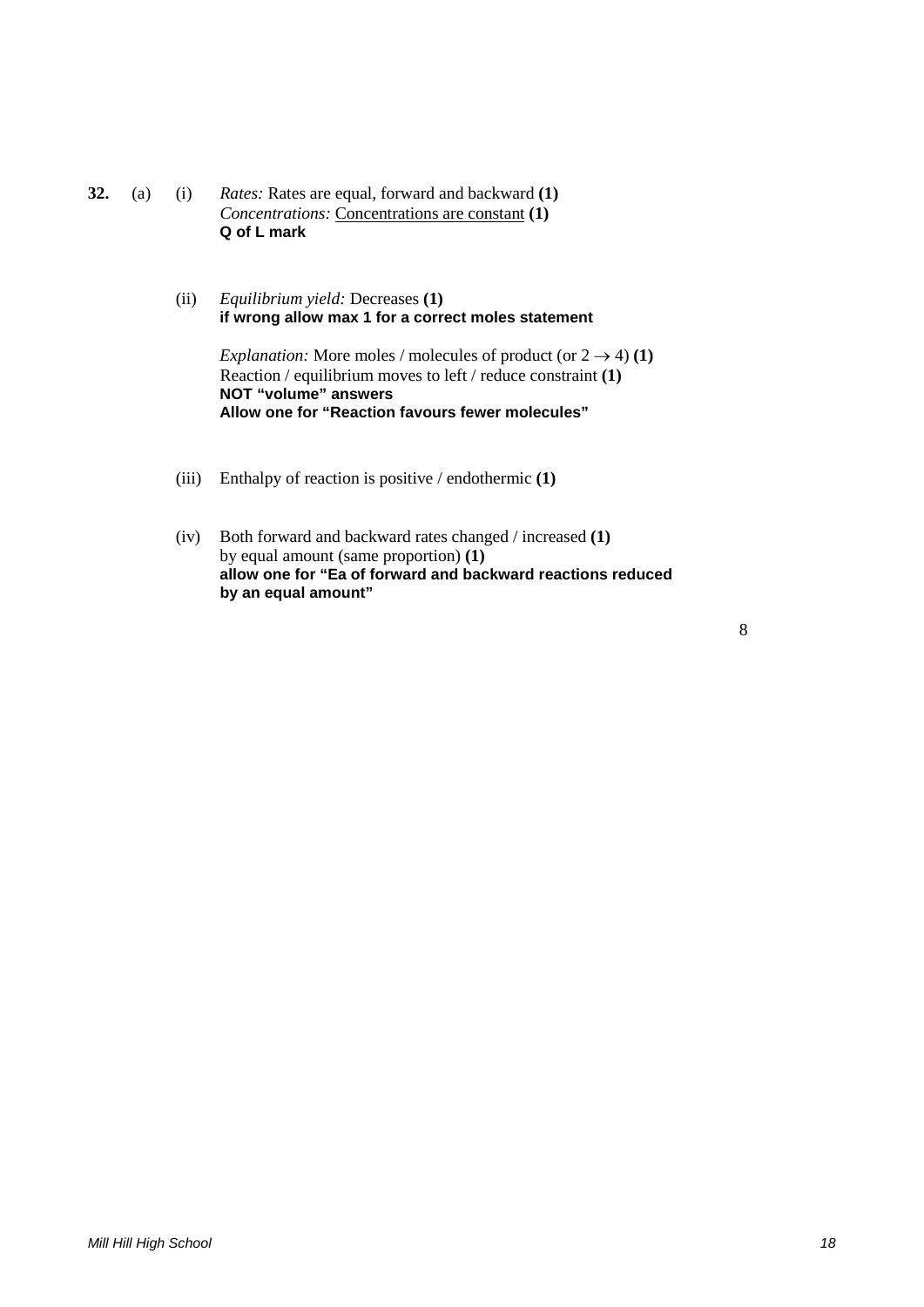| (b) | (1) | The reaction is exothermic $(1)$                                        |
|-----|-----|-------------------------------------------------------------------------|
|     |     | High temperature gives a low equilibrium yield (1)                      |
|     |     | Rate of reaction higher at higher temperature (1)                       |
|     |     | An "equilibrium statement" needed e.g. low temp favours<br>the reaction |
|     |     | Do not allow answers based on cost of higher                            |
|     |     | temperature etc                                                         |

(ii) Higher pressure gives a higher yield **(1)** 4 moles of gaseous reactant form 2 moles of gaseous product **(1)** Higher pressure generation or equipment is expensive to produce **(1) Equilibrium statement required Cost factor N.B. NOT a safety answer**

**[14]**

| 33. | (a) | (i)  | enthalpy change when 1 mol of a substance (or compound) (QL mark)<br>is (completely) burned in oxygen (or reacted in excess oxygen)<br>at 298 K and 100 kPa (or under standard conditions)                                                                                                                         | $\mathbf{1}$<br>$\mathbf{1}$<br>1 |
|-----|-----|------|--------------------------------------------------------------------------------------------------------------------------------------------------------------------------------------------------------------------------------------------------------------------------------------------------------------------|-----------------------------------|
|     |     | (ii) | heat produced = mass of water $\times$ Sp heat capacity $x\Delta T$ (or $mc\Delta T$ )<br>$= 150 \times 4.18 \times 64$ (note if mass $= 2.12$ lose first 2 marks then conseq)<br>$=$ 40100 J or $=$ 40.1 kJ (allow 39.9-40.2 must have correct units)<br>moles methanol = mass/ $M_r = 2.12/32$ (1)<br>$= 0.0663$ | $\mathbf{1}$<br>1<br>1            |
|     |     |      | $=$ -40.1/0.0663 = -605 kJ (mol <sup>-1</sup> )<br>ΔH<br>(allow $-602$ to $-608$ or answer in J)<br>(note allow conseq marking after all mistakes but note use of<br>2.12 g loses 2 marks                                                                                                                          | $\mathbf{1}$                      |
|     | (b) | (i)  | equilibrium shifts to left at high pressure<br>because position of equilibrium moves to favour fewer moles (of gas)                                                                                                                                                                                                | $\mathbf{1}$<br>$\mathbf{1}$      |
|     |     | (ii) | at high temperature reaction yield is low (or at low $\underline{T}$ yield is high)<br>at low temperature reaction is slow (or at high $T$ reaction is fast)<br>therefore use a balance (or compromise) between rate and yield                                                                                     | $\mathbf{1}$<br>1<br>1            |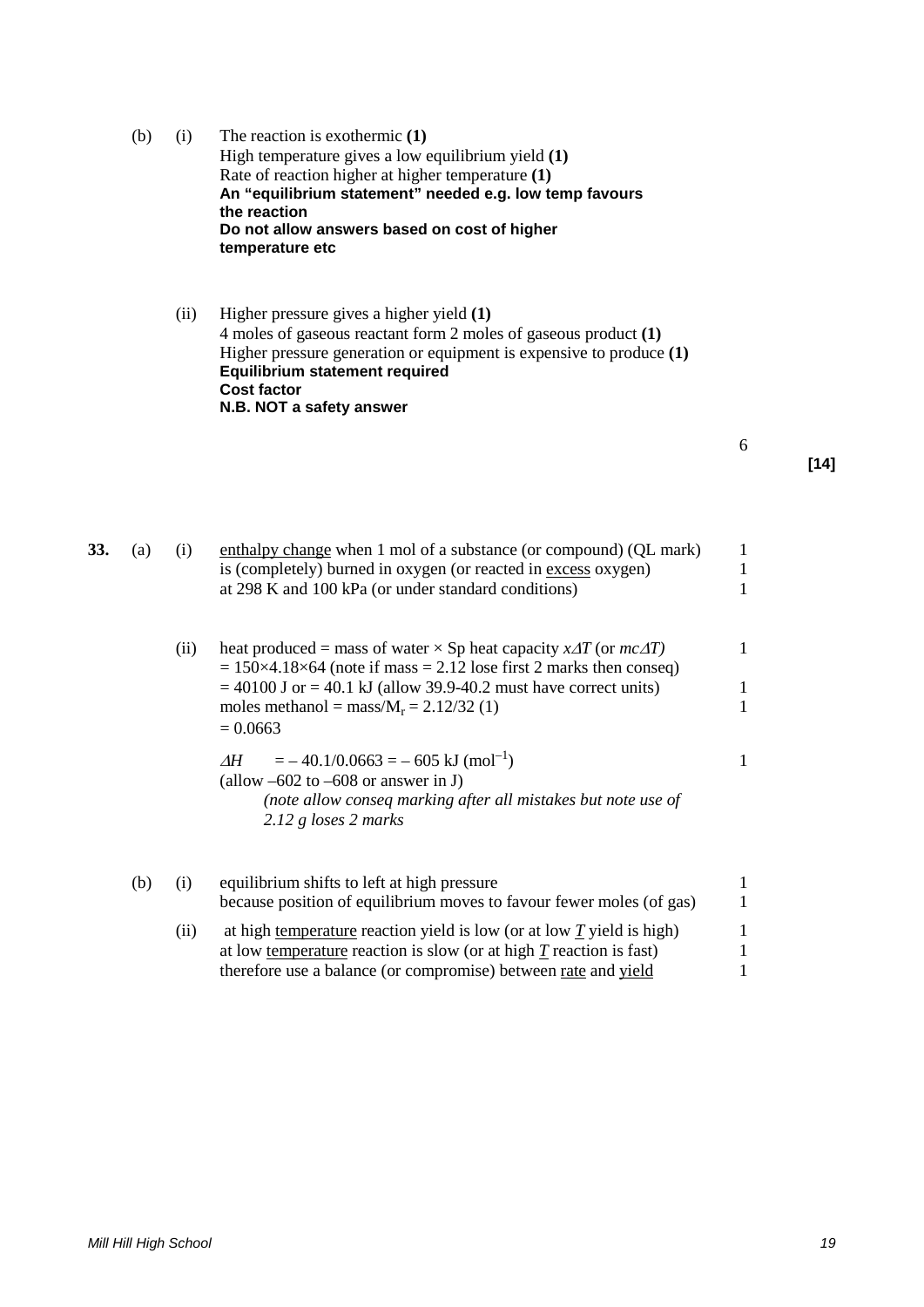| (c) | $\Delta H = \Sigma \Delta H_c^{\Theta}$ (reactants) – $\Sigma \Delta H_c^{\Theta}$ (products) (or correct cycle)                   |      |
|-----|------------------------------------------------------------------------------------------------------------------------------------|------|
|     | $\Delta H_c^{\Theta}(\text{CH}_3\text{OH}) = \Delta H_c^{\Theta}(\text{CO}) + 2 \times \Delta H_c^{\Theta}(\text{H}_2) - \Delta H$ |      |
|     | $= (-283) + (2 \times -286) - (-91)$ (mark for previous equation or this)                                                          |      |
|     | $=$ -764 (kJ mol <sup>-1</sup> ) ( <i>units not essential but lose mark if units wrong</i> )                                       |      |
|     | $(note + 764 scores 1/3)$                                                                                                          |      |
|     |                                                                                                                                    | [15] |

| 34. | (a) |              | Homogeneous; All reactants in the same phase or state $(1)$                                               |
|-----|-----|--------------|-----------------------------------------------------------------------------------------------------------|
|     |     | Dynamic;     | Continuous or 'on-going' $(1)$                                                                            |
|     |     | Equilibrium: | Concentrations of reactants and products constant<br>or rates of forward and backward reactions equal (1) |
|     |     | Equation;    | $2NH_3 \rightleftharpoons N_2 + 3H_2$ (Must be decomposition) (1)                                         |
|     |     | $Kc$ ;       | $[N_2][H_2]^3/[NH_3]^2$ (1)                                                                               |

| (b) | Conditions: | decomposition favoured by high temp (1)                                                                                                                        |   |        |
|-----|-------------|----------------------------------------------------------------------------------------------------------------------------------------------------------------|---|--------|
|     |             | since the reaction endothermic or logical<br>statement with application of Le Chatelier's<br>principle $(1)$                                                   |   |        |
|     |             | decomposition favoured by low pressure (1)                                                                                                                     |   |        |
|     |             | 2 mole gas giving 4 moles gas or more gas moles<br>on right $(1)$                                                                                              |   |        |
|     |             |                                                                                                                                                                | 4 |        |
|     |             |                                                                                                                                                                |   |        |
| (c) | In practise | low pressure means low production (1)<br>low pressure means low rate (1)                                                                                       |   |        |
|     |             | high temperature means high rate (1)<br>high temperature expensive (1)                                                                                         |   |        |
|     | Catalyst    | equilibrium yield unaffected (1)<br>rates of forward and backwards reactions<br>increased by an equal amount (1)<br>more hydrogen produced in a given time (1) |   |        |
|     |             | Max 6                                                                                                                                                          |   |        |
|     |             |                                                                                                                                                                |   | $[15]$ |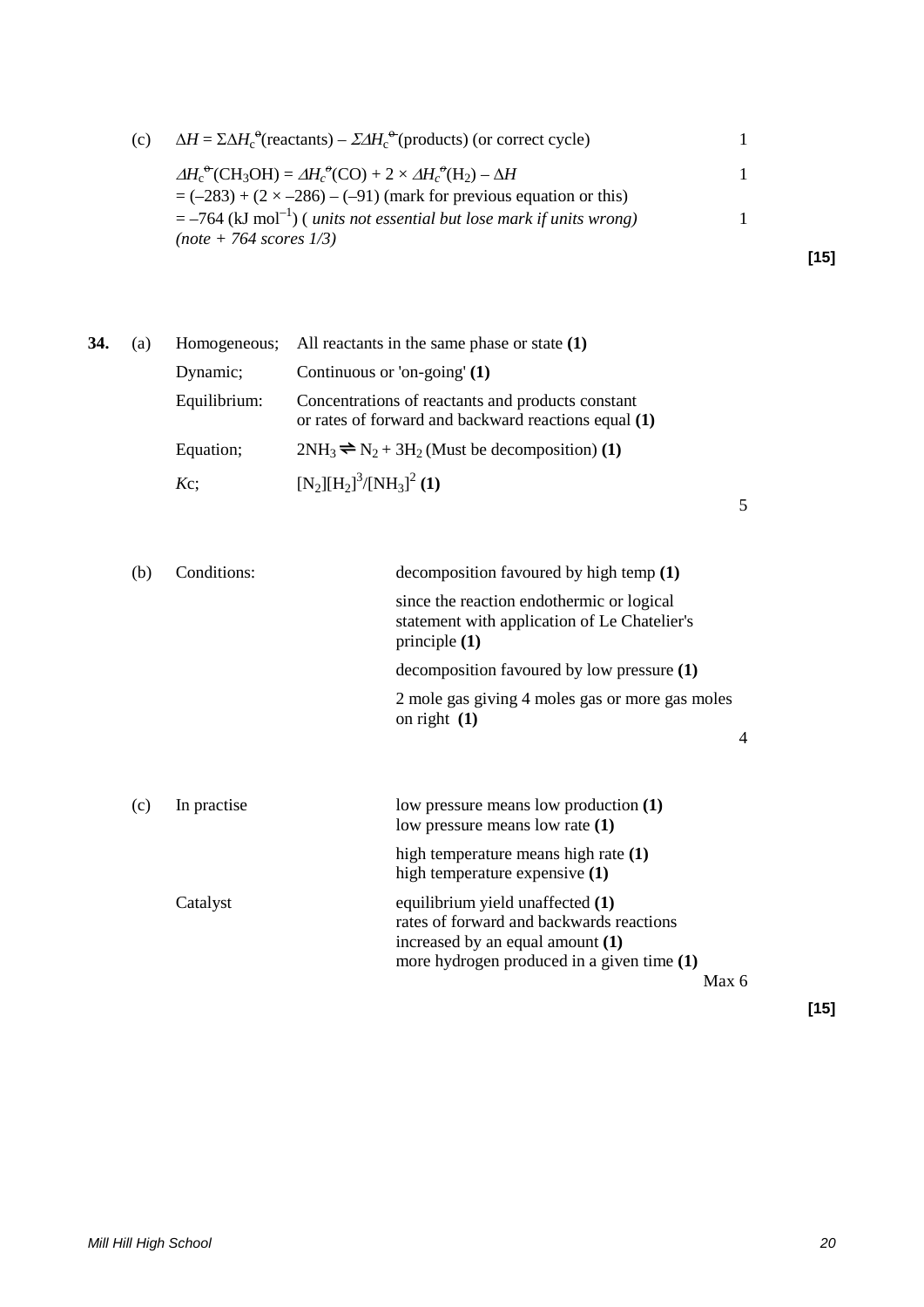#### *Mill Hill High School 21*

|     |     | If "Yield statement" incorrect allow max one if reaction stated to be<br>endothermic                                                                                                                                                                                                                                                                                  |                |
|-----|-----|-----------------------------------------------------------------------------------------------------------------------------------------------------------------------------------------------------------------------------------------------------------------------------------------------------------------------------------------------------------------------|----------------|
|     |     | Increase in pressure:                                                                                                                                                                                                                                                                                                                                                 |                |
|     |     | Yield is decreased (Allow if for $H_2(g)$ or products) (1)<br>Increase in moles of gas or 2 moles increased to 4 moles or more moles<br>on right $(1)$<br>Equilibrium moves to the left OR backwards, OR Equilibrium moves to<br>oppose change $OR$ to reduce pressure $(1)$<br>If "Yield statement" incorrect allow max one if number of moles<br>change is correct. |                |
|     |     |                                                                                                                                                                                                                                                                                                                                                                       | 6              |
|     | (b) | Equilibrium yield:<br>Unaffected or equilibrium unchanged (1)<br>Rate or speed increased (1)<br>Forward and backwards reactions equally or by the same amount $(1)$                                                                                                                                                                                                   |                |
|     |     | Amount of hydrogen produced:<br>More hydrogen produced (1)                                                                                                                                                                                                                                                                                                            | 4              |
| 36. | (a) | $minimum$ energy $(1)$<br>required before a reaction can occur or go or start $(1)$                                                                                                                                                                                                                                                                                   | $\overline{2}$ |
|     | (b) | speeds up (changes) reaction rate $(1)$<br>without being (chemically) changed (used up) $(1)$                                                                                                                                                                                                                                                                         | $\overline{2}$ |
|     | (c) | provides alternative reaction route (1)<br>with a lower activation energy $(1)$                                                                                                                                                                                                                                                                                       |                |

**in (b) and (c) reward 4 marks for 4 points wherever found** 2

### **35.** (a) **Increase in temperature:**

Reaction endothermic **(1)**

oppose change **OR** to absorb heat **(1)**

Yield is increased **(Allow if for**  $H_2$  **(g) or products)** (1)

Equilibrium moves to the right **OR** forward, **OR** Equilibrium moves to

**[10]**